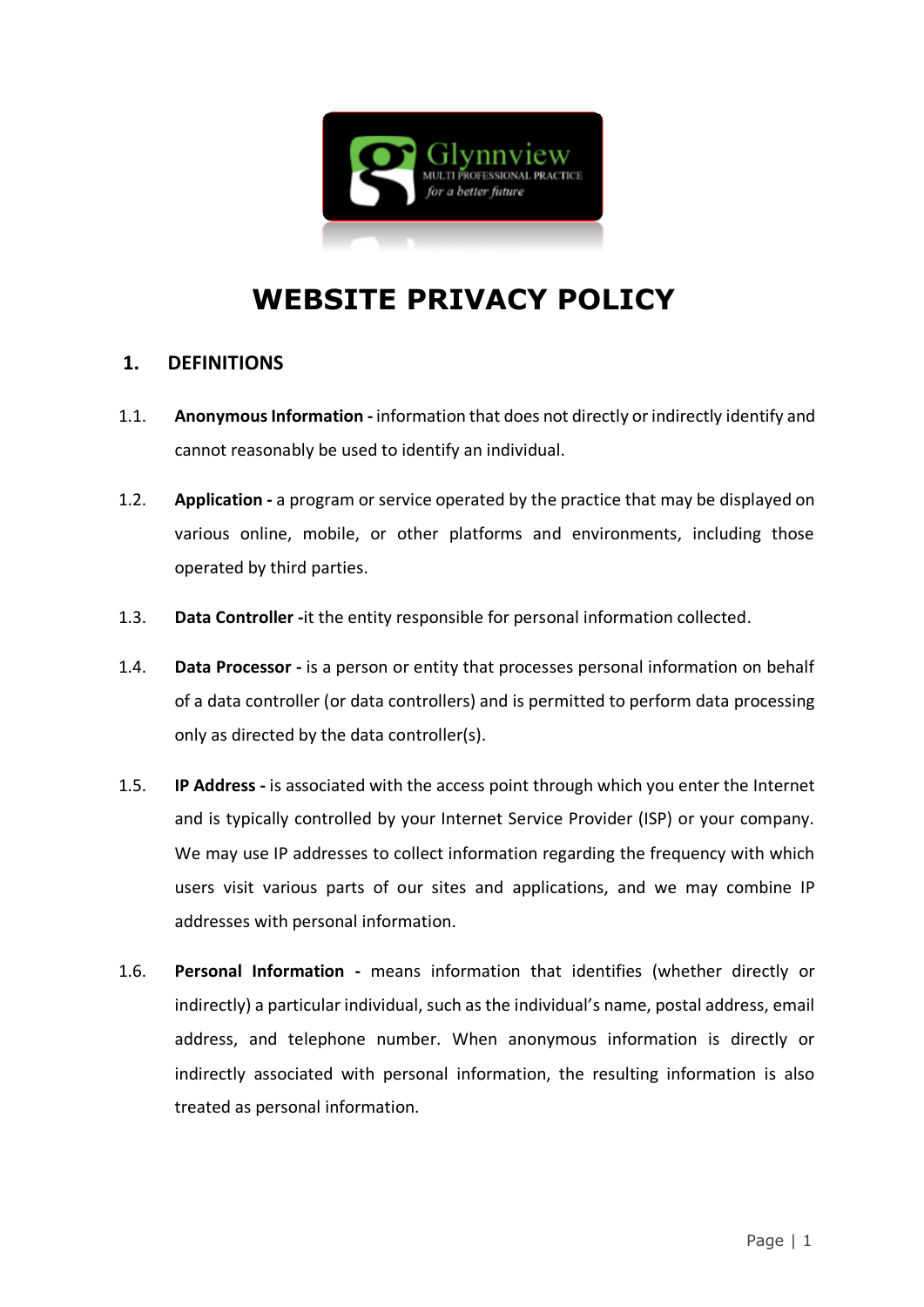# **2. INTRODUCTION**

GMPP is committed to safeguarding the privacy of personal information obtained from our website or use thereof. This policy applies where we may act as a data controller with respect to your personal data.

Privacy is important to us and the site does not include any 3<sup>rd</sup> party cookies typically used for user tracking and advertising purposes.

In this policy, "we"; "us" and "our" refer to GMPP.

# **3. SCOPE OF THIS POLICY**

We follow this website privacy policy in accordance with applicable law in South Africa. Please note that GMPP has specific organisational privacy notices in place for its members and employees.

The information we collect from this website is covered by this privacy policy.

We encourage you to be aware when you leave our site or any application to read the **privacy policies** of other sites or applications that may collect your [personal information.](https://privacy.thewaltdisneycompany.com/en/current-privacy-policy/)

# 4. **CUSTOMER PRIVACY NOTICE**

This Notice explains how we obtain, use, and disclose your personal information, in accordance with the requirements of the Protection of Personal Information Act ("POPIA").

At GMPP and including this website, we are committed to protecting your privacy and to ensure that your personal information is collected and used properly, lawfully, and transparently.

# **5. TYPES OF INFORMATION WE COLLECT**

We collect two basic types of information – personal contact information and anonymous information.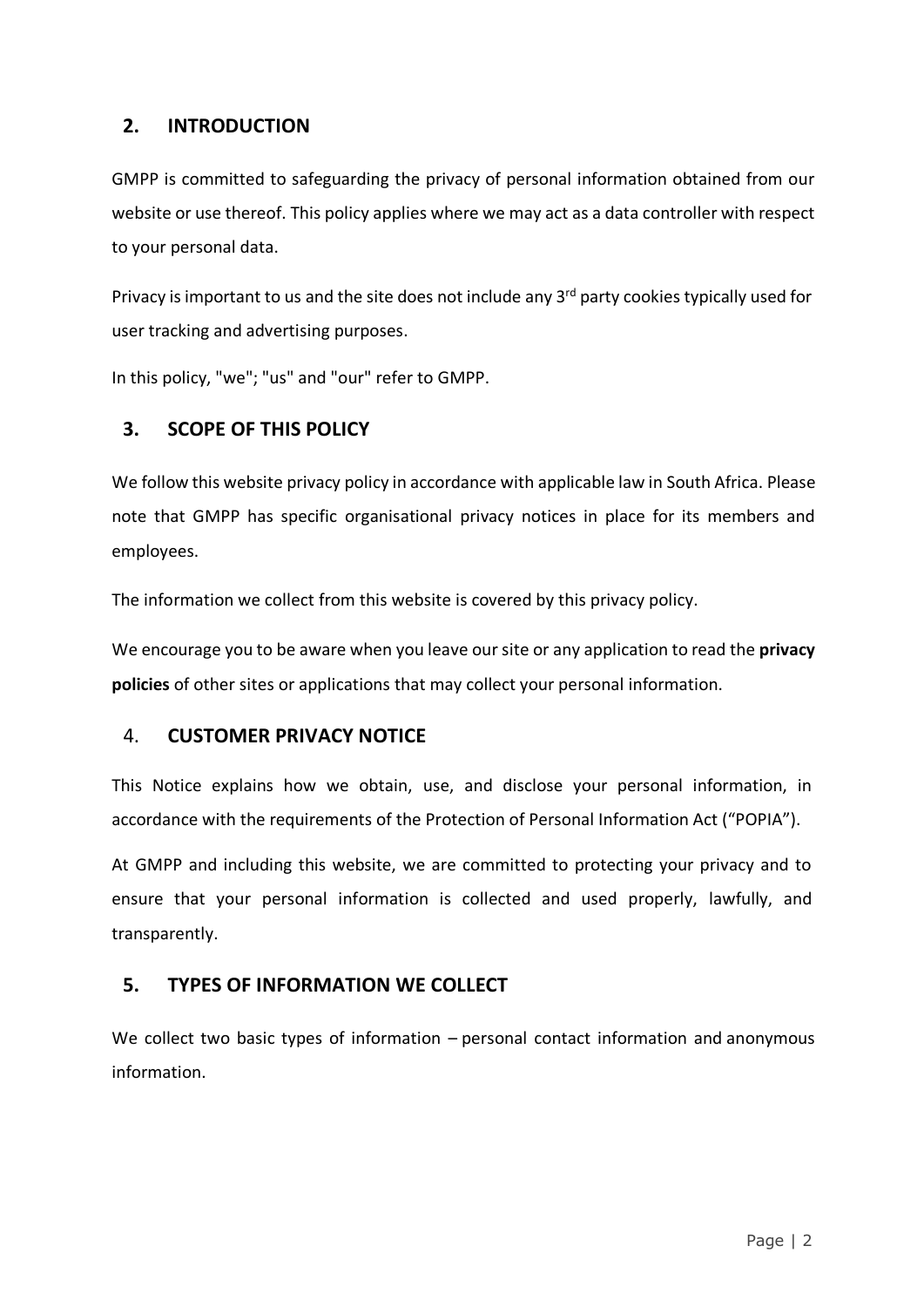# **6. HOW WE COLLECT YOUR INFORMATION**

We collect information you provide to us when you request us to contact you or when you contact us via our website.

# **7. USE OF YOUR INFORMATION BY GMPP**

.

We may process personal information and data enabling us to get in touch with you ("**contact information/data**"). The contact data may include your name, email address, telephone number, fax number, postal address, practice name. This data may be processed for the purposes of providing our services and communicating with you.

**Please do not supply any additional or irrelevant personal data to us unless we prompt you to do so.**

# **8. SHARING YOUR INFORMATION WITH OTHER ENTITIES**

We will not share your personal information with a third party outside GMPP except in limited circumstances. Except when you allow (consent) us to sharing your personal information with another company, such as electing to share your personal information with carefully selected partnering companies or organisations or members so that they can send you further information.

# **9. LENGTH OF DATA RETENTION**

You consent to us retaining all your Personal Information contact details for a period of three years.

Following the request for deregistration/deletion same will be deleted within one (1) month.

If for any reason Personal and Medical Information is provided by the website visitor same shall be provided to the relevant healthcare provider as the data controller and GMPP shall delete same record within a reasonable time or until request for deletion received. Each such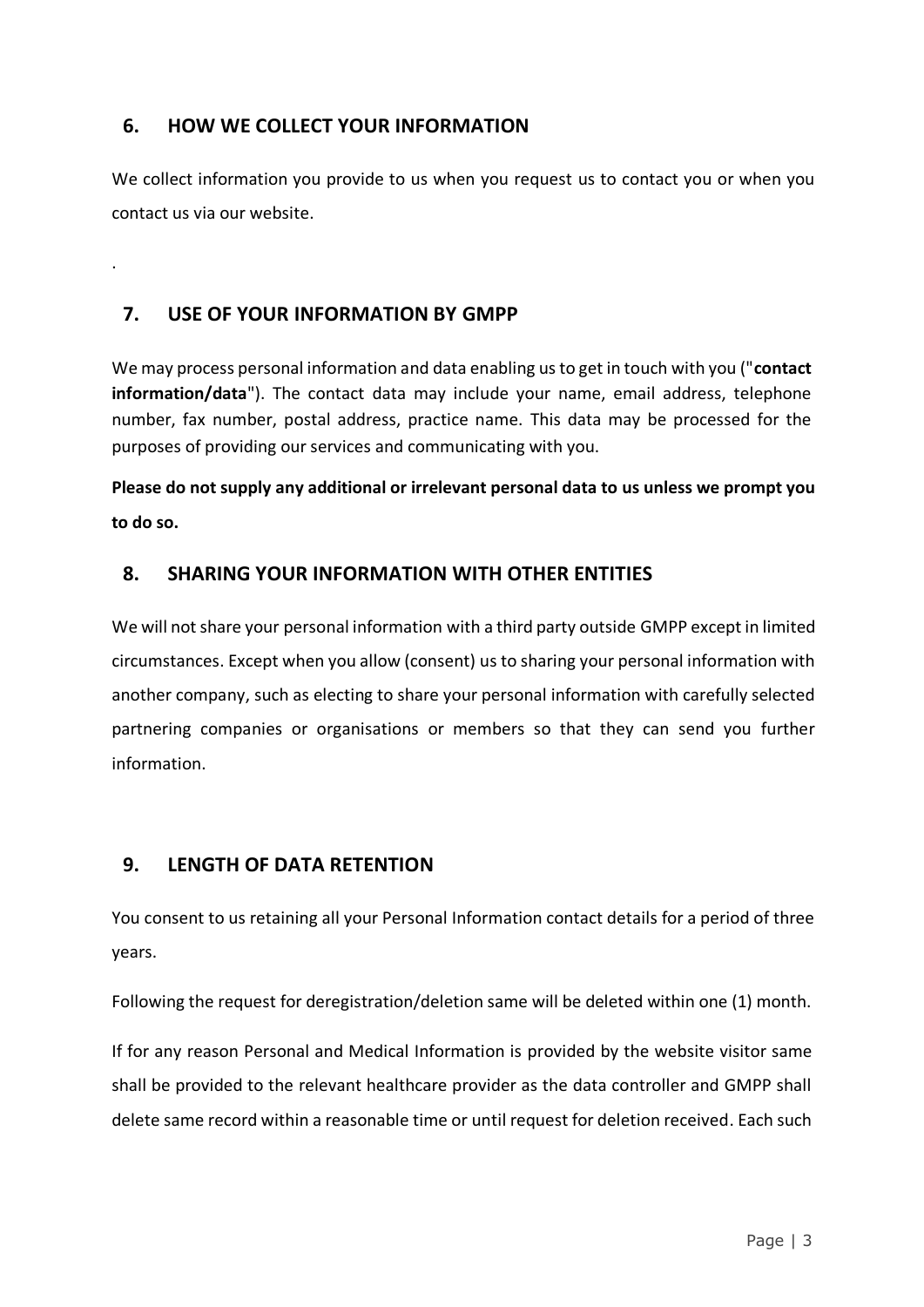request, deletion or retention of information will be assessed on a case- by- case basis as per relevant legislative requirements.

## **10. DATA DESTRUCTION**

Personal Information may be deleted upon request by the relevant person subject to any record keeping obligations under law.

Such request may be made by emailing the address below or if relevant, upon the patient's request and after successful identification of said patient by the GMPP and the person making contact with the GMPP.

Email: annettev.gmpp@global.co.za

# **11. DATA SECURITY AND INTEGRITY**

The security, integrity, and confidentiality of your information are extremely important to us. We have implemented technical, administrative, and physical security measures that are designed to protect your personal and sensitive information from unauthorised access, disclosure, use, and modification. We regularly review our security procedures to consider appropriate new laws, technology, and methods. Please be aware that, despite our best efforts, no security measures are perfect or impenetrable.

# **12. GOVERNING LAW**

This Privacy Policy is subject to the laws of the Republic of South Africa, including the Health Professions Act No. 56 of 1974 (as amended), the Health Professions Council of South Africa (HPCSA) and its Rules of Ethics, the Protection of Personal Information Act No. 4 of 2013, the Electronic Communications & Transactions Act no. 25 of 2002, the Children's Act No. 38 of 2005, the National Credit Act No. 34 of 2005, and the Consumer Protection Act No. 68 of 2009. In any event of conflict between this Privacy Policy and the above law, the provisions of legislation will prevail.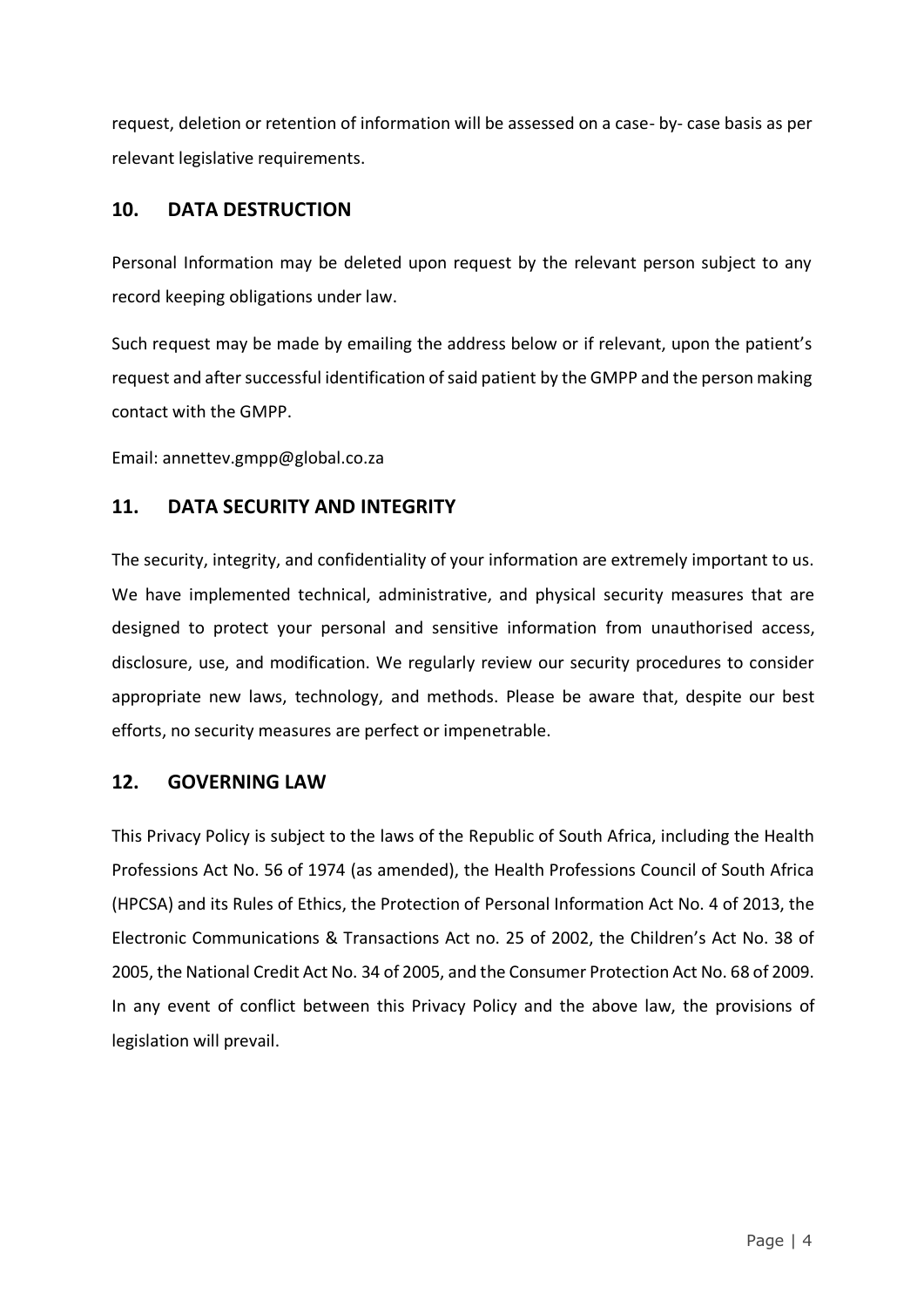#### **13. YOUR RIGHTS**

In this section, we summarise the rights that you have under data protection law. Some of the rights are complex, and not all the details have been included in our summaries. Accordingly, you should read the relevant laws and guidance from the regulatory authorities for a full explanation of these rights.

Your principal rights under the data protection law are:

(a) *the right to access*;

(b) *the right to object to processing* - you have objected to processing, pending the verification of that your information. Where processing has been restricted on this basis, GMPP may continue to store your personal data. However, GMPP will only otherwise process it with your consent; for the establishment, exercise or defence of legal claims; for the protection of the rights of another natural or legal person; or for reasons of important public interest.

- (c) the *right to data portability*;
- (d) the *right to complain to the Regulator*;
- (e) the *right to withdraw consent*;
- (f) you have the *right to have any inaccurate personal data about you rectified*;
- (g) you have the *right to restrict the processing of your personal data when: you contest the accuracy of the personal data or processing is unlawful;*

If you consider that our processing of your personal information from the website infringes data protection laws, you have a legal right to lodge a complaint with the South African Information Officer who is responsible for data protection.

To the extent that the legal basis for our processing of your personal contact information is consent, **you have the right to withdraw your consent at any time.** Withdrawal will not affect the lawfulness of processing before the withdrawal.